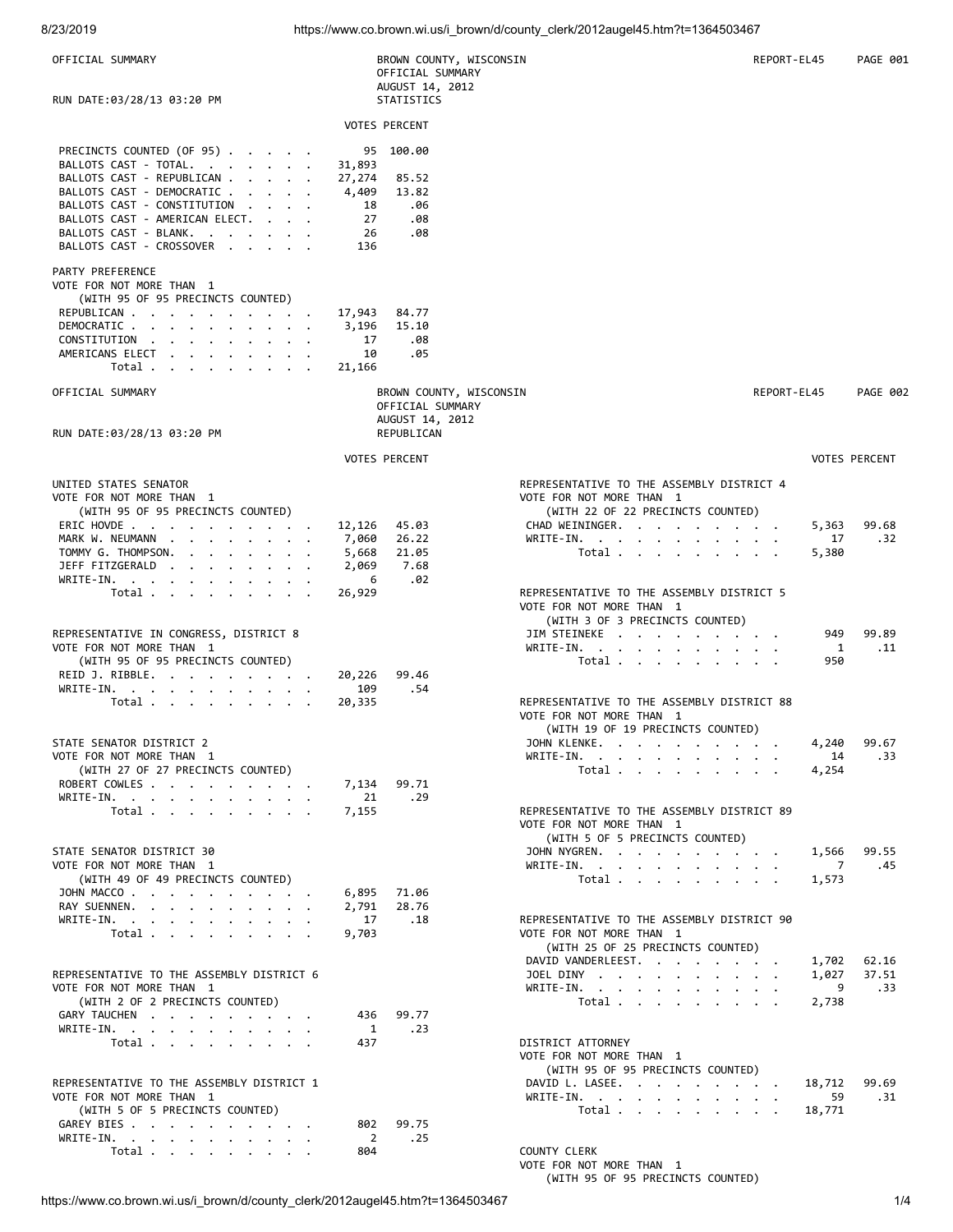| 8/23/2019                                                                                                                                   |                     |                                                                              | https://www.co.brown.wi.us/i_brown/d/county_clerk/2012augel45.htm?t=1364503467                                                                                  |             |                     |                      |
|---------------------------------------------------------------------------------------------------------------------------------------------|---------------------|------------------------------------------------------------------------------|-----------------------------------------------------------------------------------------------------------------------------------------------------------------|-------------|---------------------|----------------------|
| REPRESENTATIVE TO THE ASSEMBLY DISTRICT 2<br>VOTE FOR NOT MORE THAN 1                                                                       |                     |                                                                              | SANDY JUNO<br>WRITE-IN.                                                                                                                                         |             | 17,272<br>47        | 99.73<br>.27         |
| (WITH 14 OF 14 PRECINCTS COUNTED)                                                                                                           |                     |                                                                              | Total                                                                                                                                                           |             | 17,319              |                      |
| ANDRE JACQUE<br>WRITE-IN, , , , , , , , , , ,                                                                                               | 2,757<br>9          | 99.67<br>.33                                                                 |                                                                                                                                                                 |             |                     |                      |
| Total $\cdots$ $\cdots$ $\cdots$                                                                                                            | 2,766               |                                                                              |                                                                                                                                                                 |             |                     |                      |
| OFFICIAL SUMMARY                                                                                                                            |                     | BROWN COUNTY, WISCONSIN<br>OFFICIAL SUMMARY                                  |                                                                                                                                                                 | REPORT-EL45 |                     | PAGE 003             |
| RUN DATE:03/28/13 03:20 PM                                                                                                                  |                     | AUGUST 14, 2012<br>REPUBLICAN                                                |                                                                                                                                                                 |             |                     |                      |
|                                                                                                                                             |                     | <b>VOTES PERCENT</b>                                                         |                                                                                                                                                                 |             |                     |                      |
| <b>COUNTY TREASURER</b><br>VOTE FOR NOT MORE THAN 1<br>(WITH 95 OF 95 PRECINCTS COUNTED)<br>WRITE-IN.                                       |                     | 615 100.00                                                                   |                                                                                                                                                                 |             |                     |                      |
| Total $\cdots$ $\cdots$ $\cdots$                                                                                                            | 615                 |                                                                              |                                                                                                                                                                 |             |                     |                      |
| REGISTER OF DEEDS<br>VOTE FOR NOT MORE THAN 1<br>(WITH 95 OF 95 PRECINCTS COUNTED)                                                          |                     |                                                                              |                                                                                                                                                                 |             |                     |                      |
| WRITE-IN.<br>Total                                                                                                                          | 349                 | 349 100.00                                                                   |                                                                                                                                                                 |             |                     |                      |
|                                                                                                                                             |                     |                                                                              |                                                                                                                                                                 |             |                     |                      |
| OFFICIAL SUMMARY<br>RUN DATE:03/28/13 03:20 PM                                                                                              |                     | BROWN COUNTY, WISCONSIN<br>OFFICIAL SUMMARY<br>AUGUST 14, 2012<br>DEMOCRATIC |                                                                                                                                                                 | REPORT-EL45 |                     | PAGE 004             |
|                                                                                                                                             |                     |                                                                              |                                                                                                                                                                 |             |                     |                      |
|                                                                                                                                             |                     | <b>VOTES PERCENT</b>                                                         |                                                                                                                                                                 |             |                     | <b>VOTES PERCENT</b> |
| UNITED STATES SENATOR<br>VOTE FOR NOT MORE THAN 1<br>(WITH 95 OF 95 PRECINCTS COUNTED)<br>TAMMY BALDWIN                                     | 3,477               | 99.91                                                                        | REPRESENTATIVE TO THE ASSEMBLY DISTRICT 4<br>VOTE FOR NOT MORE THAN 1<br>(WITH 22 OF 22 PRECINCTS COUNTED)<br>MICHAEL J. MALCHESKI.                             |             |                     | 791 100.00           |
| WRITE-IN.                                                                                                                                   | 3                   | .09                                                                          | WRITE-IN.                                                                                                                                                       |             | 0                   |                      |
| Total                                                                                                                                       | 3,480               |                                                                              | Total                                                                                                                                                           |             | 791                 |                      |
| REPRESENTATIVE IN CONGRESS, DISTRICT 8<br>VOTE FOR NOT MORE THAN 1<br>(WITH 95 OF 95 PRECINCTS COUNTED)<br>JAMIE WALL<br>WRITE-IN.<br>Total | 2,942<br>3<br>2,945 | 99.90<br>.10                                                                 | REPRESENTATIVE TO THE ASSEMBLY DISTRICT 5<br>VOTE FOR NOT MORE THAN 1<br>(WITH 3 OF 3 PRECINCTS COUNTED)<br>RYAN FERGUSON<br>JEFF MCCABE.<br>WRITE-IN.<br>Total |             | 36<br>28<br>0<br>64 | 56.25<br>43.75       |
| STATE SENATOR DISTRICT 2<br>VOTE FOR NOT MORE THAN 1<br>(WITH 27 OF 27 PRECINCTS COUNTED)<br>WRITE-IN.<br>Total $\cdots$ $\cdots$ $\cdots$  | 50                  | 50 100.00                                                                    | REPRESENTATIVE TO THE ASSEMBLY DISTRICT 88<br>VOTE FOR NOT MORE THAN 1<br>(WITH 19 OF 19 PRECINCTS COUNTED)<br>WARD BACON<br>WRITE-IN.<br>Total                 |             | 643<br>2<br>645     | 99.69<br>.31         |
| STATE SENATOR DISTRICT 30<br>VOTE FOR NOT MORE THAN 1                                                                                       |                     |                                                                              |                                                                                                                                                                 |             |                     |                      |
| (WITH 49 OF 49 PRECINCTS COUNTED)                                                                                                           |                     |                                                                              | REPRESENTATIVE TO THE ASSEMBLY DISTRICT 89                                                                                                                      |             |                     |                      |
| DAVE HANSEN.                                                                                                                                | 1,799               | 99.83                                                                        | VOTE FOR NOT MORE THAN 1                                                                                                                                        |             |                     |                      |
| WRITE-IN.<br>Total $\cdots$ $\cdots$ $\cdots$                                                                                               | 3<br>1,802          | .17                                                                          | (WITH 5 OF 5 PRECINCTS COUNTED)<br>JOE REINHARD                                                                                                                 |             |                     | 169 100.00           |
|                                                                                                                                             |                     |                                                                              | WRITE-IN.                                                                                                                                                       |             | 0                   |                      |
| REPRESENTATIVE TO THE ASSEMBLY DISTRICT 6<br>VOTE FOR NOT MORE THAN 1<br>(WITH 2 OF 2 PRECINCTS COUNTED)                                    |                     |                                                                              | Total $\cdots$ $\cdots$ $\cdots$<br>REPRESENTATIVE TO THE ASSEMBLY DISTRICT 90                                                                                  |             | 169                 |                      |
| JOHN POWERS.                                                                                                                                |                     | 60 100.00                                                                    | VOTE FOR NOT MORE THAN 1                                                                                                                                        |             |                     |                      |
| WRITE-IN.                                                                                                                                   | 0                   |                                                                              | (WITH 25 OF 25 PRECINCTS COUNTED)                                                                                                                               |             |                     |                      |
| Total                                                                                                                                       | 60                  |                                                                              | ERIC GENRICH<br>WRITE-IN.                                                                                                                                       |             | 740<br>1            | 99.87<br>.13         |
|                                                                                                                                             |                     |                                                                              | Total                                                                                                                                                           |             | 741                 |                      |
| REPRESENTATIVE TO THE ASSEMBLY DISTRICT 1<br>VOTE FOR NOT MORE THAN 1<br>(WITH 5 OF 5 PRECINCTS COUNTED)                                    |                     |                                                                              | DISTRICT ATTORNEY                                                                                                                                               |             |                     |                      |
| PATRICK VEESER.                                                                                                                             | 176                 | 78.92                                                                        | VOTE FOR NOT MORE THAN 1                                                                                                                                        |             |                     |                      |
| ARNIE JOHNSRUD.                                                                                                                             | 45                  | 20.18                                                                        | (WITH 95 OF 95 PRECINCTS COUNTED)                                                                                                                               |             |                     |                      |
| WRITE-IN.<br>Total                                                                                                                          | 2<br>223            | .90                                                                          | WRITE-IN.<br>Total                                                                                                                                              |             | 69<br>69            | 100.00               |
|                                                                                                                                             |                     |                                                                              |                                                                                                                                                                 |             |                     |                      |
| REPRESENTATIVE TO THE ASSEMBLY DISTRICT 2<br>VOTE FOR NOT MORE THAN 1<br>(WITH 14 OF 14 PRECINCTS COUNTED)                                  |                     |                                                                              | <b>COUNTY CLERK</b><br>VOTE FOR NOT MORE THAN 1<br>(WITH 95 OF 95 PRECINCTS COUNTED)                                                                            |             |                     |                      |
| LARRY PRUESS                                                                                                                                |                     | 268 100.00                                                                   | WRITE-IN.                                                                                                                                                       |             |                     | 76 100.00            |
| WRITE-IN.                                                                                                                                   | 0                   |                                                                              | Total                                                                                                                                                           |             | 76                  |                      |
| Total $\cdots$ $\cdots$ $\cdots$                                                                                                            | 268                 |                                                                              |                                                                                                                                                                 |             |                     |                      |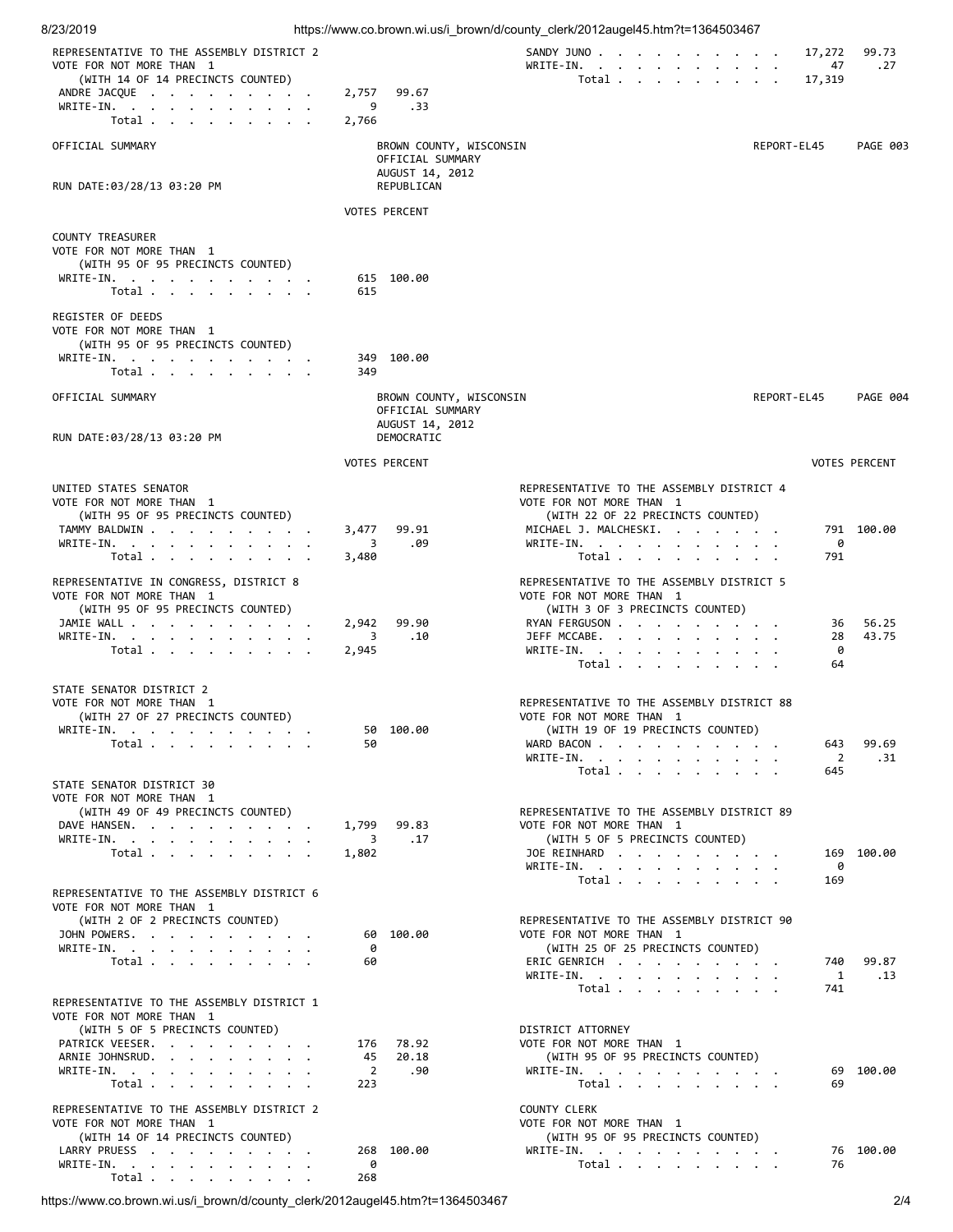| OFFICIAL SUMMARY                                                                                                                                                 | BROWN COUNTY, WISCONSIN<br>OFFICIAL SUMMARY<br>AUGUST 14, 2012                 |                                                                                                                          | REPORT-EL45 | <b>PAGE 005</b>      |
|------------------------------------------------------------------------------------------------------------------------------------------------------------------|--------------------------------------------------------------------------------|--------------------------------------------------------------------------------------------------------------------------|-------------|----------------------|
| RUN DATE:03/28/13 03:20 PM                                                                                                                                       | DEMOCRATIC<br><b>VOTES PERCENT</b>                                             |                                                                                                                          |             |                      |
| <b>COUNTY TREASURER</b><br>VOTE FOR NOT MORE THAN 1<br>(WITH 95 OF 95 PRECINCTS COUNTED)<br>KERRY M. BLANEY<br>WRITE-IN.<br>Total                                | 3,385<br>99.85<br>5<br>.15<br>3,390                                            |                                                                                                                          |             |                      |
| REGISTER OF DEEDS<br>VOTE FOR NOT MORE THAN 1<br>(WITH 95 OF 95 PRECINCTS COUNTED)<br>CATHY WILLIQUETTE LINDSAY<br>WRITE-IN.<br>Total $\cdots$ $\cdots$ $\cdots$ | 3,212<br>99.88<br>4<br>.12<br>3,216                                            |                                                                                                                          |             |                      |
| OFFICIAL SUMMARY<br>RUN DATE:03/28/13 03:20 PM                                                                                                                   | BROWN COUNTY, WISCONSIN<br>OFFICIAL SUMMARY<br>AUGUST 14, 2012<br>CONSTITUTION |                                                                                                                          | REPORT-EL45 | <b>PAGE 006</b>      |
|                                                                                                                                                                  | <b>VOTES PERCENT</b>                                                           |                                                                                                                          |             | <b>VOTES PERCENT</b> |
| UNITED STATES SENATOR<br>VOTE FOR NOT MORE THAN 1<br>(WITH 95 OF 95 PRECINCTS COUNTED)<br>WRITE-IN.<br>Total                                                     | 1 100.00<br>1                                                                  | REPRESENTATIVE TO THE ASSEMBLY DISTRICT 89<br>VOTE FOR NOT MORE THAN 1<br>(WITH 5 OF 5 PRECINCTS COUNTED)<br>WRITE-IN.   |             | 0                    |
| REPRESENTATIVE IN CONGRESS, DISTRICT 8<br>VOTE FOR NOT MORE THAN 1<br>(WITH 95 OF 95 PRECINCTS COUNTED)<br>WRITE-IN.                                             | 0                                                                              | REPRESENTATIVE TO THE ASSEMBLY DISTRICT 90<br>VOTE FOR NOT MORE THAN 1<br>(WITH 25 OF 25 PRECINCTS COUNTED)<br>WRITE-IN. |             | 0                    |
| STATE SENATOR DISTRICT 2<br>VOTE FOR NOT MORE THAN 1<br>(WITH 27 OF 27 PRECINCTS COUNTED)<br>WRITE-IN.                                                           | 0                                                                              | DISTRICT ATTORNEY<br>VOTE FOR NOT MORE THAN 1<br>(WITH 95 OF 95 PRECINCTS COUNTED)<br>WRITE-IN.                          |             | 0                    |
| STATE SENATOR DISTRICT 30<br>VOTE FOR NOT MORE THAN 1<br>(WITH 49 OF 49 PRECINCTS COUNTED)<br>WRITE-IN.                                                          | 0                                                                              | <b>COUNTY CLERK</b><br>VOTE FOR NOT MORE THAN 1<br>(WITH 95 OF 95 PRECINCTS COUNTED)<br>WRITE-IN.                        |             | 0                    |
| REPRESENTATIVE TO THE ASSEMBLY DISTRICT 6<br>VOTE FOR NOT MORE THAN 1<br>(WITH 2 OF 2 PRECINCTS COUNTED)<br>WRITE-IN.                                            | 0                                                                              | COUNTY TREASURER<br>VOTE FOR NOT MORE THAN 1<br>(WITH 95 OF 95 PRECINCTS COUNTED)<br>WRITE-IN.                           |             | 0                    |
| REPRESENTATIVE TO THE ASSEMBLY DISTRICT 1<br>VOTE FOR NOT MORE THAN 1<br>(WITH 5 OF 5 PRECINCTS COUNTED)<br>WRITE-IN.                                            | 0                                                                              | REGISTER OF DEEDS<br>VOTE FOR NOT MORE THAN 1<br>(WITH 95 OF 95 PRECINCTS COUNTED)<br>WRITE-IN.                          |             | 0                    |
| REPRESENTATIVE TO THE ASSEMBLY DISTRICT 2<br>VOTE FOR NOT MORE THAN 1<br>(WITH 14 OF 14 PRECINCTS COUNTED)<br>WRITE-IN.                                          | 0                                                                              |                                                                                                                          |             |                      |
| REPRESENTATIVE TO THE ASSEMBLY DISTRICT 4<br>VOTE FOR NOT MORE THAN 1<br>(WITH 22 OF 22 PRECINCTS COUNTED)<br>WRITE-IN.                                          | 0                                                                              |                                                                                                                          |             |                      |
| REPRESENTATIVE TO THE ASSEMBLY DISTRICT 5<br>VOTE FOR NOT MORE THAN 1<br>(WITH 3 OF 3 PRECINCTS COUNTED)<br>WRITE-IN.                                            | 0                                                                              |                                                                                                                          |             |                      |
| REPRESENTATIVE TO THE ASSEMBLY DISTRICT 88<br>VOTE FOR NOT MORE THAN 1<br>(WITH 19 OF 19 PRECINCTS COUNTED)<br>WRITE-IN.                                         | 0                                                                              |                                                                                                                          |             |                      |
| OFFICIAL SUMMARY                                                                                                                                                 | BROWN COUNTY, WISCONSIN<br>OFFICIAL SUMMARY                                    |                                                                                                                          | REPORT-EL45 | PAGE 007             |